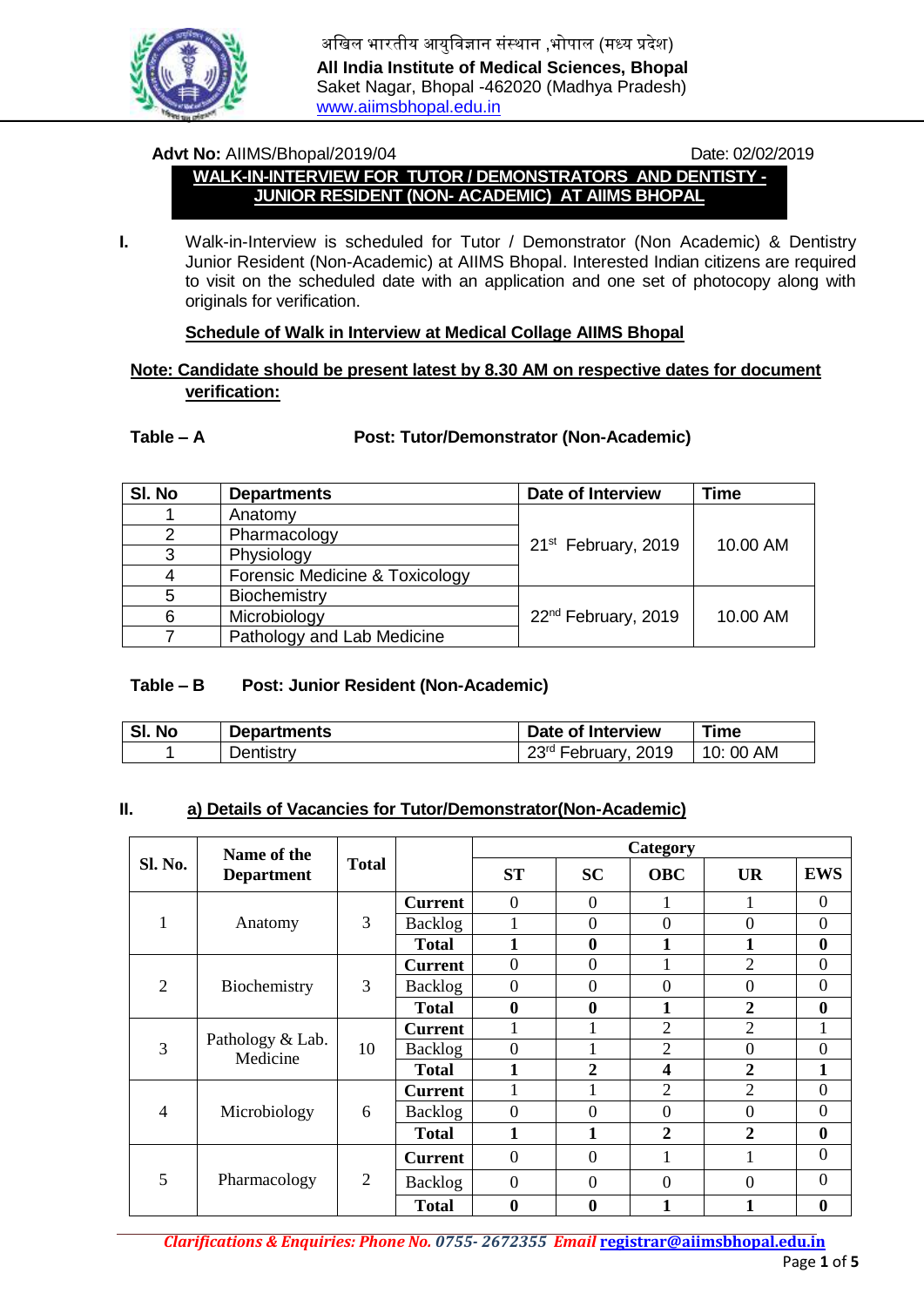| o                  | Forensic<br>Medicine |               | <b>Current</b> |  |  |  |
|--------------------|----------------------|---------------|----------------|--|--|--|
|                    |                      |               | Backlog        |  |  |  |
|                    |                      |               | <b>Total</b>   |  |  |  |
|                    | Physiology           | $\mathcal{D}$ | <b>Current</b> |  |  |  |
|                    |                      |               | Backlog        |  |  |  |
|                    |                      |               | <b>Total</b>   |  |  |  |
| <b>Total</b><br>IJ |                      |               |                |  |  |  |

# **b) Details of Vacancies for Junior Resident (Non-Academic)**

| Sl.<br>No. | <b>Name of the Department</b> | <b>Total No. of Vacancies</b> | Category |
|------------|-------------------------------|-------------------------------|----------|
|            | Dentistrv                     |                               | JR       |

# *NOTE:*

- *The Director, AIIMS Bhopal reserves the right to vary the vacancies including reserved vacancies as per the Govt. of India rules/circulars and requirements. Reservation is applied as per Govt. of India guidelines.*
- *Reserved for Persons with Disability (PWD) as per Govt. of India guidelines.*  **(only OPH candidates may apply)** *However, all PwD candidates may apply for posts under applicable categories (UR OBC,*

*SC, ST)*

- *Age, experience and all other prescribed qualifications will be counted as on date of Walk- in-Interview.*
- **III. Pay Scale:** Tutor/Demonstrator & Junior Resident (Non-Academic) **-** Basic Pay Rs. 56,100 (Level  $10$ ) + NPA (if Applicable)

# **IV. Essential Qualifications:**

# **Tutor/Demonstrators:**

- For Medical Candidates:
	- a) A recognized MBBS degree.
	- b) The candidates should have passed MBBS (including completion of Internship) or equivalent degree recognized by MCI/MP State.
- For Non-Medical Candidates: M.Sc. (Medical) in the concerned subject.
- **Candidates with MD/MS/Ph.D. from recognized University/Institute in concerned subject will be preferred.**

## **Junior Resident (Non- Academic):**

- The candidates should have passed BDS (including completion of Internship) or equivalent degree recognized by DCI.
- Only those candidates who have passed BDS (including Internship- 24/02/2014 to 23/02/2019), not earlier than five years before the date of interview for Junior Residency (Non-Academic).
- DCI registration is mandatory before joining.
- Those who had joined Junior Residency (Non-Academic) at the AIIMS Bhopal and whose services were terminated on account of unauthorised absence or any other disciplinary/ground, will be ineligible to be considered for these JR (NA) post even if they otherwise qualify.
- Experience in Army Services, Central Health Services, Private Nursing Homes and Private Practice will be taken as equivalent to Junior Residency (Non-Academic).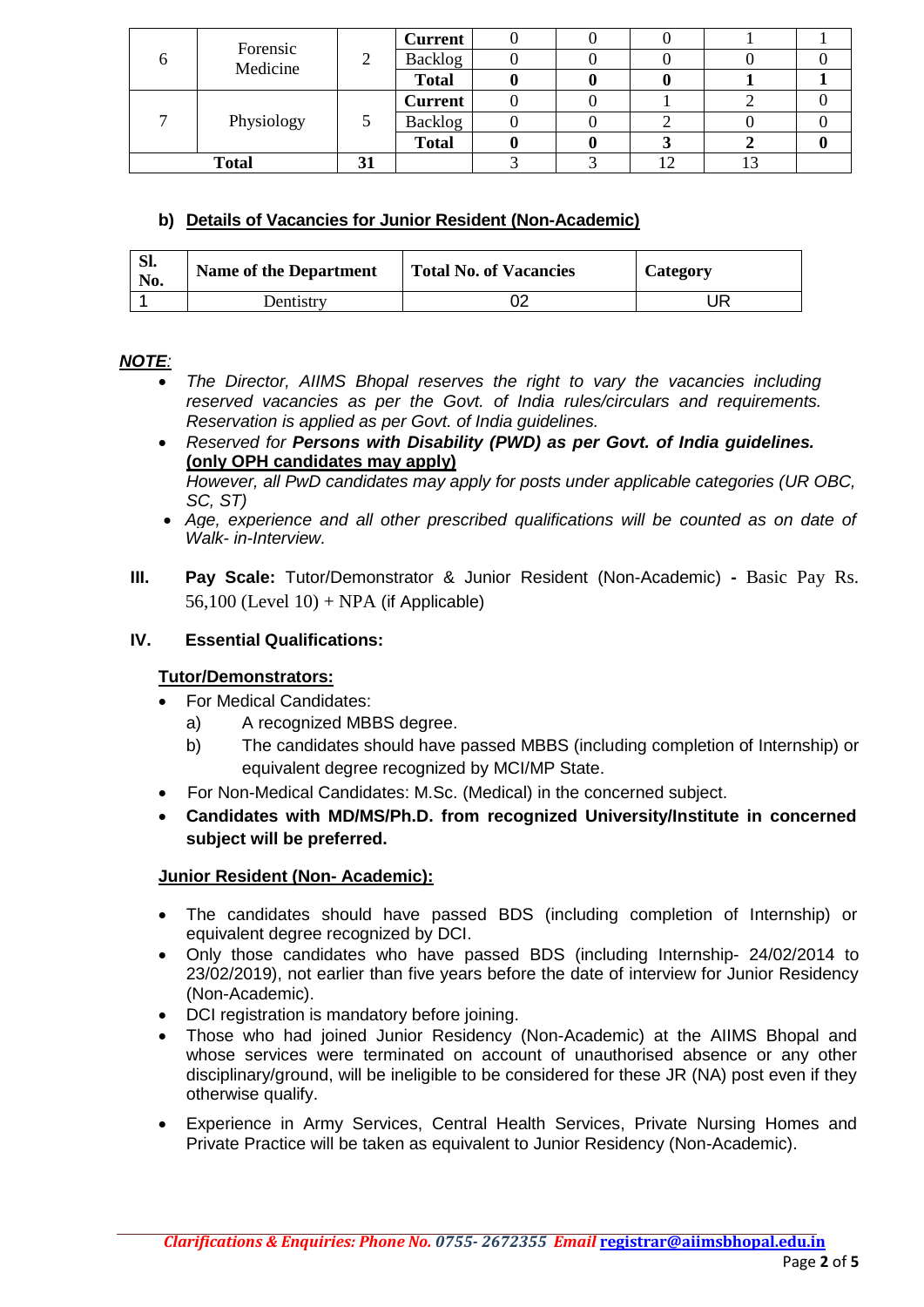For all eligible candidates, maximum two terms\* are allowed. AIIMS Bhopal graduates will be allotted post on preferential basis. Candidates who have already done 2 terms<sup>\*</sup> of Junior Residency (Non-Academic) either at AIIMS or outside will not be considered. \*Term of JR (Non-Acad.) is 6 months, if any one join and leaves at anytime it will be counted as one term irrespective of duration of work. For each term, the candidates required to submit his/her application separately.

# **V. Eligibility:**

- To be eligible for selection for the above post, the candidate should have passed the qualifying examination by date of Interview (Including Internship) & result declared to this effect on or before this date.
- The candidates who are in service in any Govt. Hospital/ Institutions are required to forward/submit their application through proper channel only. The candidates will not be permitted for Interview, if they fail to produce "No Objection Certificate" from their employer on the day of Interview, during scrutiny of documents.

If it is brought to the notice of authorities at any stage that the candidate had not submitted application through proper channel, then the candidature will stand cancelled and in case of selected candidate, services will be terminated immediately.

**VI. Upper Age limit for Tutor Demonstrator & Junior Resident (Non Academic) as on the date of Interview:**

Upper Age Limit: 30 years, relax able for Scheduled Caste, Scheduled Tribe candidate up to a maximum period of five (5) years, for OBC candidates up to a maximum period of three (3) years.

- i. In case of Physical Handicapped (OPH) candidates, age relaxation upto a maximum period of ten (10) years for General Category, Thirteen (13) years for OBC category and fifteen (15) years for SC/ST category candidates.
- ii. For those applying for these posts after completing MD/MS/MDS, Ph.D the upper age limit on **Date of Interview** will be 33 years. The age limit is further relaxable for SC candidates, ST candidates, OBC candidates and OPH candidates as above.

# **VII**. **Application Process**:

- Director AIIMS, Bhopal reserves the right to cancel the advertisement at any point of time without prior notice or fill up less number of posts as advertised depending upon the institutional requirement.
- Interested Indian citizens are required to visit on the scheduled date with an application and one set of photocopy along with originals for verification.
- **The original certificates i.e. MBBS/BDS/MD/MS//MDS/M.Sc./P.hd Degree Certificate, Internship completion certificate, Qualifying degrees (MBBS/BDS/MD/MS/MDS/M.Sc./P.hd.) Medical Registration Certificate, Date of Birth Certificate, Caste Certificate, NOC etc., of the candidates who apply for the post will be verified at the time of Walk – in- interview.**

# **VIII**. **Application Fees:**

- For General/OBC candidates Rs. 1000/-
- For SC/ST/PwD/ Women candidates Nil
- Fees to be paid by Demand Draft only in favour of "**AIIMS Bhopal**"
- Fee once remitted will not be refunded in any circumstance
- **IX.** Walk in Interview is scheduled for Tutor / Demonstrator (Non Academic) on **21st and 22nd February, 2019 and Dentistry Junior Resident (Non-Academic) on 23rd February, 2019.** Interested Indian citizens are required to walk in for interview on the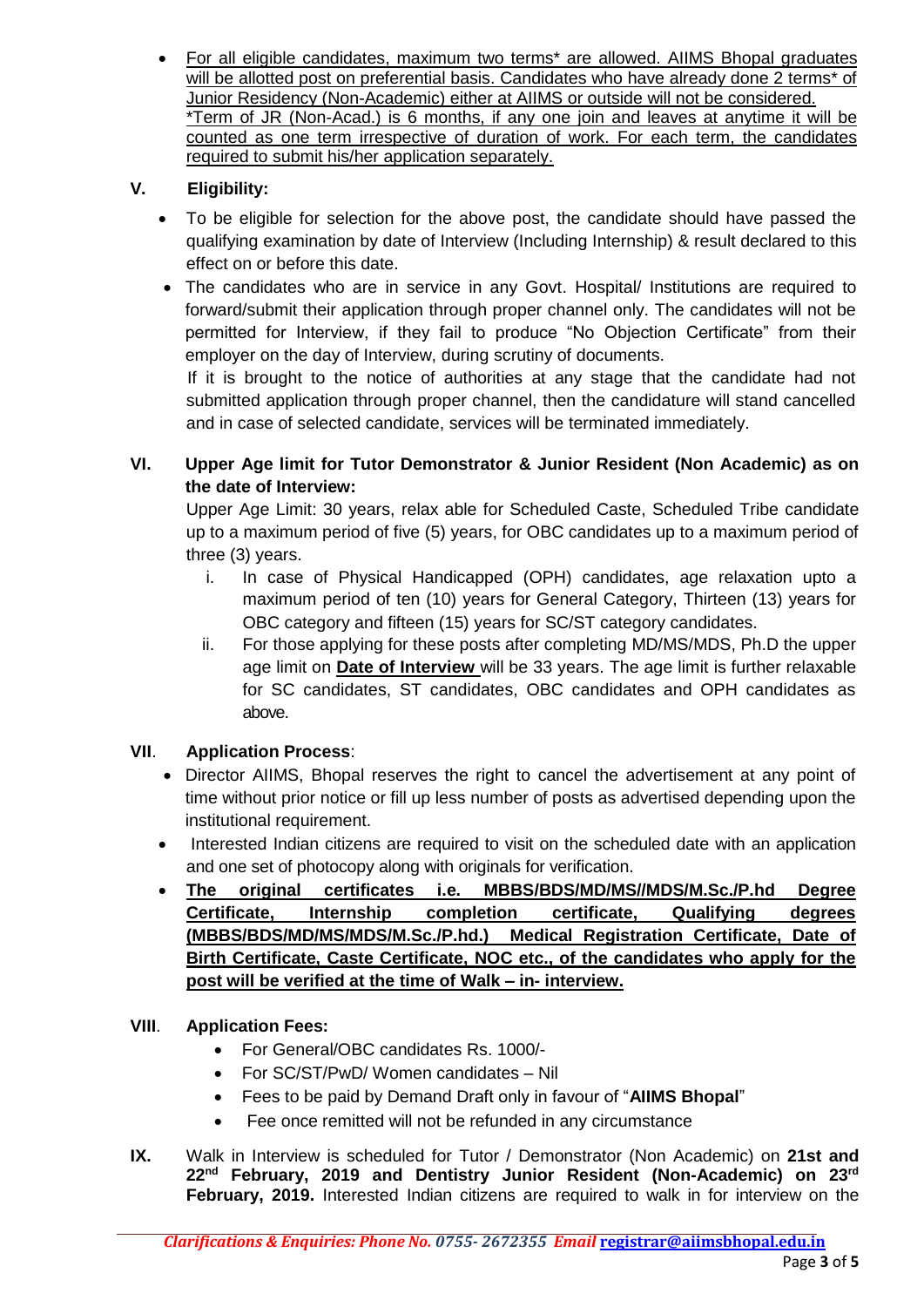scheduled date with an **application in the prescribed format (Annexure A)** and one set of photocopy along with originals for verification and the application fee as required. Inadequately filled / incomplete applications may be summarily rejected

# **X. Tenure:**

**Tutor/Demonstrator:** The appointment to the post of Tutor/ Demonstrators shall be for the period of 1 (one) year on temporary basis

**Junior Resident (Non-Academic):** The appointment to the post of Junior Residents shall be for the period of 6 months extendable to another six months (One year maximum).

- **XI. Documents: A**pplication form (on prescribed format) and the self- attested photocopies of the following along with the originals must be brought at the time of walk in Interview only.
	- 'No Objection Certificate–NOC 'for those who are working in Central/State Government / Semi Government, autonomous institutions from their respective organization. The candidates who are in service in any Govt. Hospital/ Institutions are required to forward/submit their application through proper channel only. The candidates will not be permitted for Interview, if they fail to produce "No Objection Certificate" from their employer on the day of Interview, during scrutiny of documents.

If it is brought to the notice of authorities at any stage that the candidate had not submitted application through proper channel, then the candidature will stand cancelled and in case of selected candidate, services will be terminated immediately.

 Degrees, Certificates, Mark sheets, Age proof, Caste certificate, Experience certificates and qualifying degree registration with State Medical Council is mandatory for Interview.

# **XII. Reservation for SC/ST/OBC/OPH (PwD) shall be applicable as per Govt. of India policy:**

- 1. **For OBC Candidates** will attach certificate issued by the competent authority in the form prescribed for Central Government jobs along with certificate that the candidate does not belong to Creamy Layer. Date of issue of Certificate should not be **earlier** *than one year of the date of interview.*
- 2. For SC/ST-Certificate should be issued by Tehsildar or above rank officer in prescribed format.
- 3. **Reservation for Economically Weaker Sections (EWSs) shall be applicable as per Govt. of India, Office Memorandum No. 36039/1/2019-Estt (Res) DoPT dated 19th January, 2019 and 31st January, 2019:**

EWSs Candidates will attach certificate issued by the competent authority in the form prescribed as per annexure I

- 4. Criteria for Orthopaedic Physically Handicapped (PwD):
- Physical Disability Certificate should be issued from a duly constituted and authorized Medical Board.
- 4% of the total posts will be horizontally reserved for PwD candidates as per Reservation Rules. The Reservation of PwD will be applicable for the post for which it is identified for. However, the quantum of reservation will be regulated, as per Govt. of India instructions.
- Disabled OL category of PwD candidates shall be suitable for both the posts. The definition of different categories of disabilities, for the purpose of age relaxation, will be same as per Govt. of India instruction.